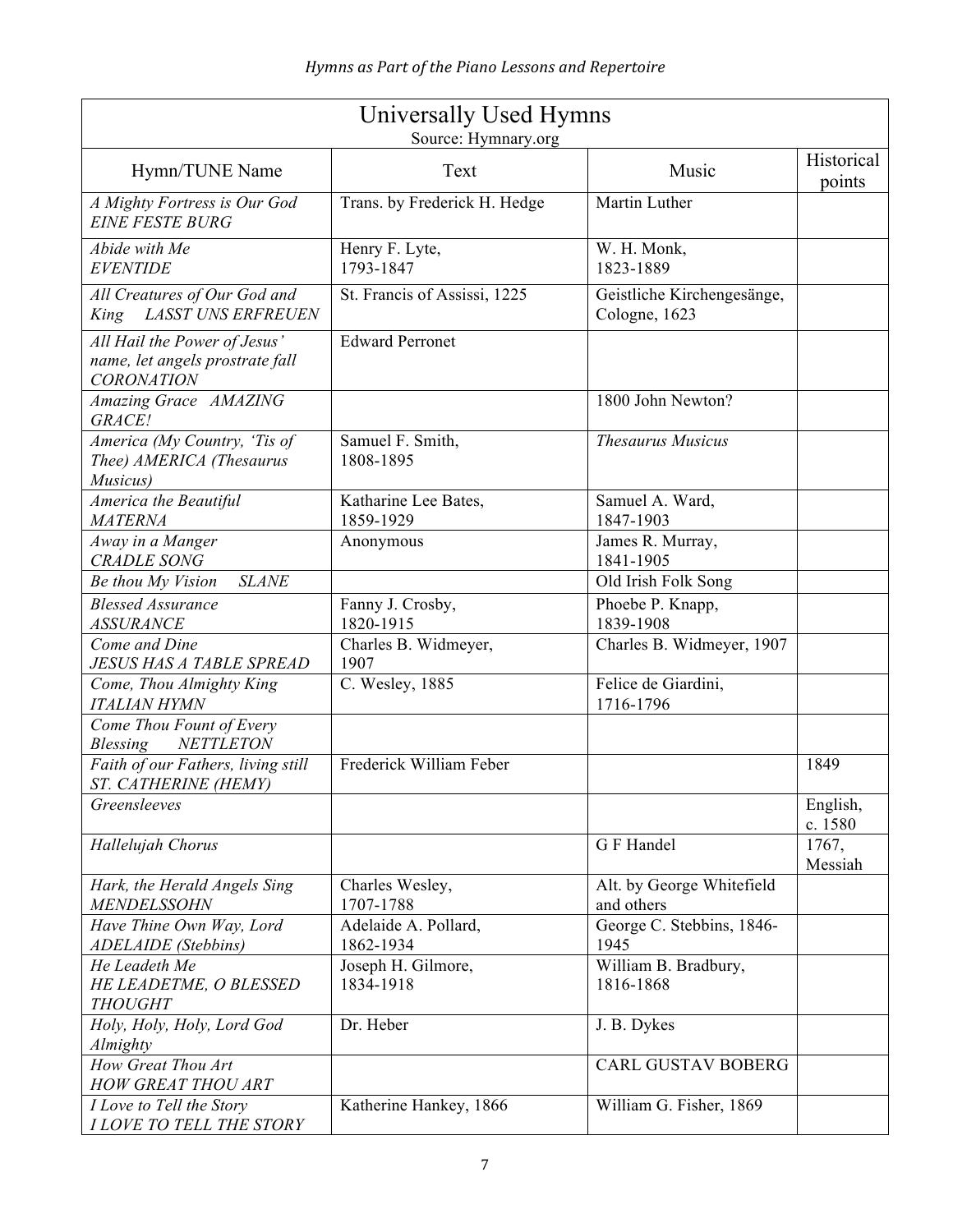*Hymns as Part of the Piano Lessons and Repertoire*

| In the Garden<br><b>GARDEN</b>                             |                                | C. Austin Miles            |      |
|------------------------------------------------------------|--------------------------------|----------------------------|------|
| In the Sweet by and By                                     |                                | 1868 Webster               |      |
| I Surrender All                                            | J. W. VendeVenter, 1896        | W. S. Weeden               |      |
| It Came Upon the Midnight Clear                            | Edmund H. Sears,               | Richard Storrs Willis,     |      |
| CAROL (WILLIS)                                             | 1810-1876                      | 1819-1900                  |      |
| It is Well With My Soul                                    | Horatio G. Spafford, 1876      | Philip P. Bliss            |      |
| OH, BLESSED JESUS! THY                                     |                                |                            |      |
| <b>LOVE IS SUPREME</b>                                     |                                |                            |      |
| Jesus Loves Me JESUS LOVES<br><b>ME! THIS I KNOW</b>       | Anna B. Warner in 1860         | William B. Bradbury, 1862  |      |
| Jesus Loves the Little Children                            | C. Herbert Woolston            | George F. Root,            |      |
| <b>CHILDREN</b>                                            |                                | 1820-1895                  |      |
| <i>ANTIOCH</i><br>Joy to the World                         | Isaac Watts, 1674-1748         | Arr. from G. F. Handel, by |      |
|                                                            |                                | Lowell Mason, 1792-1872    |      |
| Joy Unspeakable                                            | Barney E. Warren, 1900         | Barney E. Warren, 1900     |      |
| <b>I HAVE FOUND HIS GRACE IS</b>                           |                                |                            |      |
| <b>ALL COMPLETE</b>                                        |                                |                            |      |
| Just As I Am WOODWORTH                                     | Charlotte Elliott,             | William B. Bradbury,       |      |
|                                                            | 1789-1871                      | 1816-1868                  |      |
| Just Over in The Glory Land                                | James W. Acuff, Glad Hosannas, | Emmett S. Dean             |      |
| <b>IN THE GLORYLAND</b>                                    | 1906                           | A. J. Showalter            |      |
| Leaning on the Everlasting Arms<br>WHAT A FELLOWSHIP, WHAT | E. A. Hoffman, 1887            |                            |      |
| A JOY DIVINE                                               |                                |                            |      |
| My Hope is Built SOLID ROCK                                | Edward Mote, 1797-1874         | William B. Bradbury,       |      |
|                                                            |                                | 1816-1868                  |      |
| Nearer My God, To thee                                     | Sarah F. Adams, 1841           | Lowell Mason, 1859         |      |
| <b>BETHANY</b>                                             |                                |                            |      |
| Near the Cross (Jesus Keep Me)                             | Fanny J. Crosby                | W. H. Doane                |      |
| <b>NEARER THE CROSS!MY</b>                                 |                                |                            |      |
| <b>HEART CAN SAY</b>                                       |                                |                            |      |
| Nothing but the Blood of Jesus                             | Robert Lowry                   |                            |      |
| WHAT CAN WASH AWAY MY                                      |                                |                            |      |
| <b>SIN</b>                                                 |                                |                            |      |
| Now Thank We all Our God                                   | Martin Rinkart                 |                            |      |
| <b>NUN DANKET</b>                                          |                                |                            |      |
| O Come All Ye Faithful                                     | Text & Music: John F. Wade     |                            |      |
| <b>ADESTE FIDELES</b>                                      | 1751                           |                            |      |
| O Come O Come Immanuel                                     | From the Latin, 9th century    | French Processional,       |      |
| VENI EMMANUEL (CHANT)                                      |                                | 15th century               |      |
| O Holy Night                                               | Placide Clappeau, 1847         | Adolphe C. Adam (1803-     |      |
| CANTIQUE DE NOEL                                           |                                | 1856)                      |      |
| O How I Love Jesus                                         | Frederick Whitefield           | 19th century American      |      |
| O, HOW I LOVE JESUS                                        |                                | Melody                     |      |
| O Little Town of Bethlehem                                 | <b>Phillips Brooks</b>         | Lewis H. Redner            |      |
| <i><b>ST. LOUIS (REDNER)</b></i>                           | 1835-1893                      | 1830-1908                  |      |
|                                                            |                                |                            |      |
| Old Time Religion                                          |                                |                            | 1865 |
| <b>OLD TIME RELIGION</b>                                   |                                |                            |      |
| <b>Onward Christian Soldiers</b>                           | S. Baring-Gould                | Arthur Sullivan            |      |
| <b>ST. GERTRUDE</b>                                        |                                |                            |      |
|                                                            |                                |                            |      |